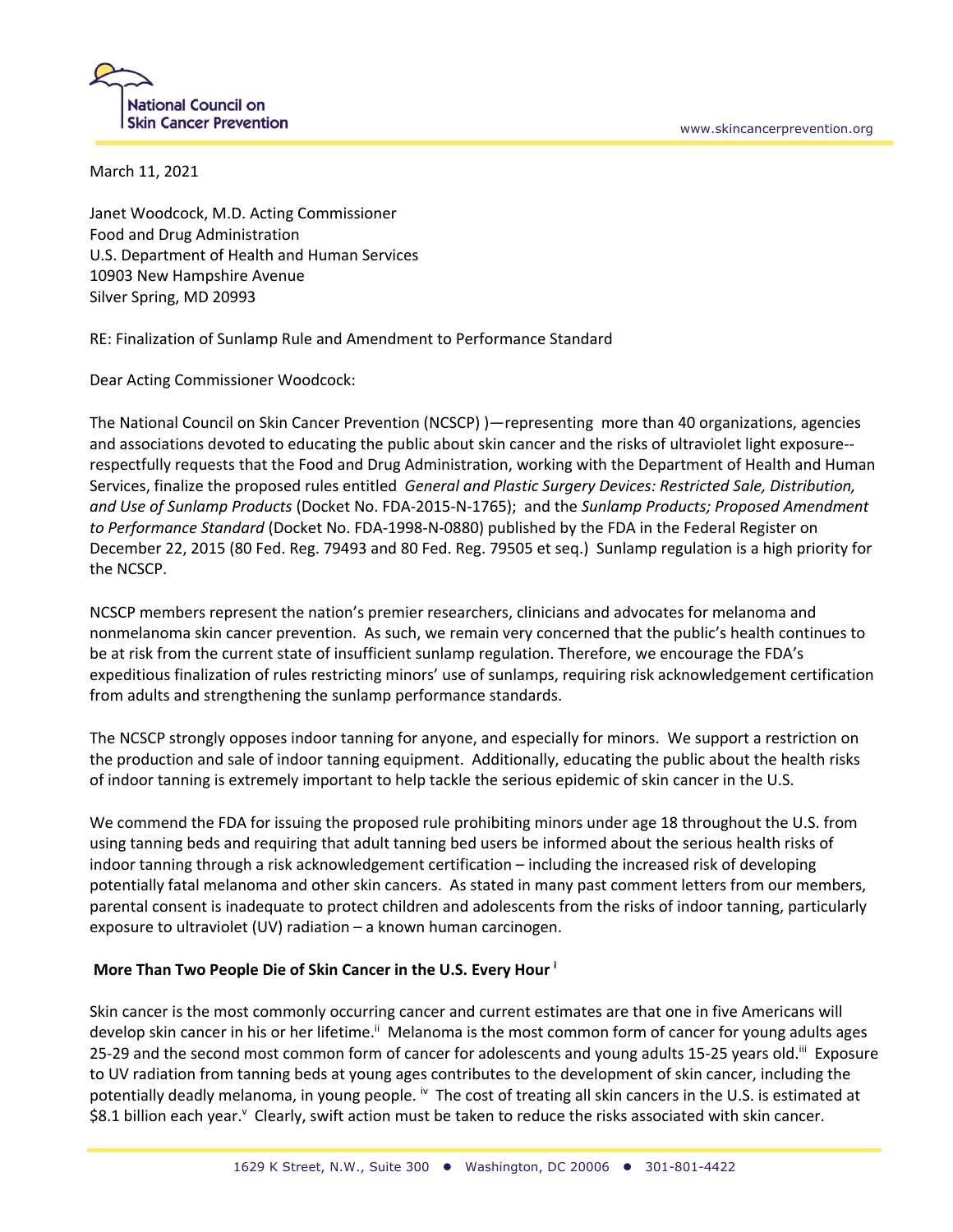## **Sunlamp Products Increase Users' Risk of Developing Skin Cancer**

Sunlamp products, otherwise known as indoor tanning beds and booths, emit ultraviolet (UV) radiation that is a known human carcinogen.<sup>vi</sup> Studies have found that indoor tanning devices can emit UV radiation in amounts 10 to 15 times higher than the sun at its peak intensity.<sup>vii</sup> Evidence from several studies has shown that exposure to UV radiation from indoor tanning devices is associated with an increased risk of melanoma and nonmelanoma skin cancer (NMSC), including squamous cell carcinoma and basal cell carcinoma.<sup>viii</sup> Each year, more than 419,000 cases of skin cancer, including both melanoma and NMSC, are linked to indoor tanning in the U.S. alone. <sup>ix</sup> Other studies have found a 59 percent increase in the risk of melanoma in those who have been exposed to UV radiation from indoor tanning, and the risk increases with each use.<sup>x</sup> Even a single indoor tanning session can increase users' risk of developing squamous cell carcinoma by 67 percent and basal cell carcinoma by 29 percent.<sup>xi</sup> Despite these significant risks, nearly 30 million people in the United States use indoor tanning devices each year.xii

Currently, 22 states plus the District of Columbia prohibit people younger than 18 from using indoor tanning devices.<sup>xiii</sup> Globally, 13 countries have banned indoor tanning for people younger than age 18 and two countries have banned indoor tanning altogether.<sup>xiv</sup>

## **Federal Regulatory Agencies Must Act Now to Reduce the Risks Posed by Sunlamp Products**

Given the pressing need to fight skin cancer, and the fact that the use of sunlamp products is an entirely avoidable risk factor, we support the FDA's actions to change the regulation of sunlamp products in a way that recognizes their clear hazard to public health. We fully supported the FDA's prior efforts to reclassify sunlamps as Class II devices and applaud the Agency for continuing to work to reduce skin cancer risks by submitting a proposed rule to OMB to further regulate sunlamp products. We urge the Biden Administration, including FDA, the Department of Health and Human Services, and the Office of Management and Budget, to publish this critical proposed rule as a final rule, as it provides an important step in the fight to eradicate skin cancer. It is especially important to protect our youth from this preventable cancer risk.

FDA is in a unique position to finish what it started several years ago with the indoor tanning ban for minors and the proposed rule that was published, but not finalized.

Finalizing the two proposed sunlamp rules will have a significant impact in reducing the incidence of melanoma and other skin cancers in the United States, so we urge you to act quickly to formalize these rules.

The endorsing National Council organizations listed below thank you for considering our views.

Also, we respectfully request a meeting with FDA to discuss this important issue.

We look forward to continuing to collaborate with the FDA in furtherance of protecting the public's health. Should you have any questions, please contact me, at 301.801.4422 or antonishak@skincancerprvention.org.

Sincerely,

John D. Antonishak NCSCP Executive Director